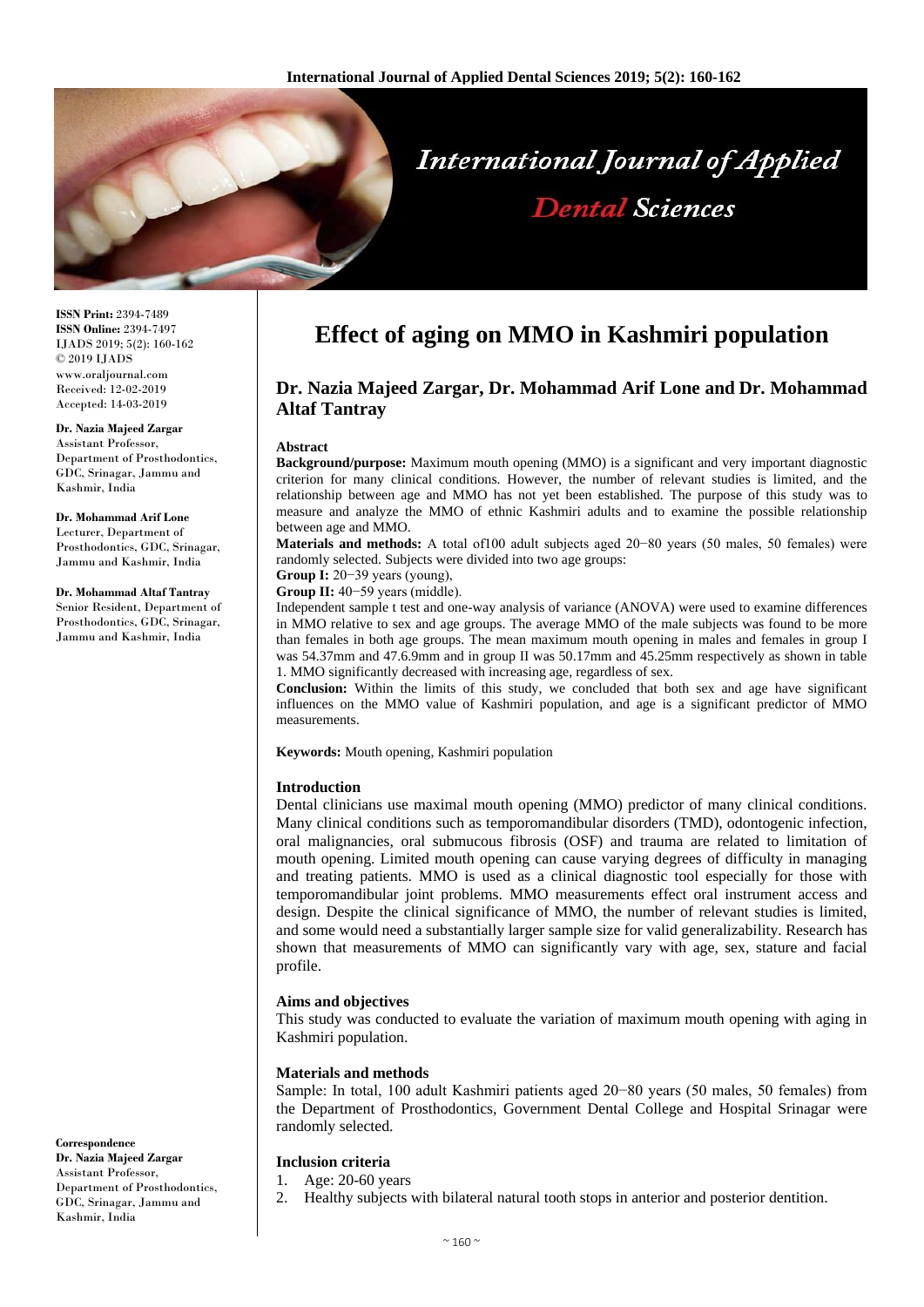#### **Exclusion criteria**

- 1. Age  $<20$  and  $>60$  years
- 2. Patients with a history of temporomandibular disorders, head trauma, head or neck tumors, oral submucous fibrosis or congenital abnormalities in the maxillofacial area, or class III malocclusion (anterior cross bite).

Subjects were advised to rest for at least 10 minutes in visiting room prior to measuring Maximum Mouth Opening (MMO). Patients seated in supine position in dental chair were instructed to open their mouth as wide as they could. Then, the linear distance between the ipsilateral incisal edges of maxillary and mandibular incisors (Inter-incisal distance) was measured with Vernier caliper. Inter-incisal distance, IID was successively measured three times for each subject within 2 minutes and highest of the three measurements was recorded. Overbite was measured for each subject and added to the highest interincisal distance to get Maximum Mouth Opening (MMO)

## **Results**

The subjects were divided into three age groups of 20-year intervals for both males and females:

- 1. Group I: 20−39 years (young),
- 2. Group II: 40−59 years (middle).

Independent sample t test and one-way analysis of variance (ANOVA) were used to examine differences in MMO relative to sex and age groups. The average MMO of the male subjects was found to be more than females in both age groups. The mean maximum mouth opening in males and females in group I was 54.37mm and 47.6.9mm and in group II was 50.17mm and 45.25mm respectively as shown in table 1. MMO significantly decreased with increasing age, regardless of sex. This decrease was about 1.4 mm males and 0.9 mm in females for every 10 years after entering adulthood. regression equation was: MMO  $(mm)$  = 54.20−0.17× age, for males; and MMO (mm) = 51.32−0.07× age, for females.

**Table 1:** Mean value of maximum mouth opening (mm) of male and female subjects in group I and Group II.

| Mean value of maximum mouth opening (mm) |                   |                   |          |
|------------------------------------------|-------------------|-------------------|----------|
|                                          | 20-40 years       | 40-60 years       | p-Value  |
| Male                                     | $54.37 + (-5.27)$ | $50.17 + (-4.40)$ | < 0.0001 |
| female                                   | $47.69 + (-6.40)$ | $45.25 + (-6.66)$ | <0.0001  |

### **Discussion**

MMO has been described either as the interincisal distance or as the inter-incisal distance plus the overbite. Measurement of the inter-incisal distance plus overbite means measurement of the vertical distance traveled by the mandible. However, as pointed out by Mezitis *et al*. the functional opening of the mouth is more important, because this is the value that actually affects chewing and dental treatment.

The correlation between MMO and stature is controversial. Some studies described a positive Relationship. Westling and Helkimo mentioned that MMO is relatively dependent on the size of the mandible, which is obviously greater in males. Since human males are generally taller and larger than females, it is conceivable that MMO would be larger in males.

#### **Conclusion**

In summary, within the limits of this study, we concluded that both sex and age have significant influences on the MMO

value of Kashmiri population and age is a significant predictor of MMO.

#### **References**

- 1. Dworkin SF, LeResche L, DeRouen T, Von Korff M. Assessing clinical signs of temporomandibular disorders: reliability of clinical examiners. J Prosthet Dent. 1990; 63:574-9.
- 2. Miller VJ, Bookhan V, Brummer D, Singh JC. A mouth opening index for patients with temporomandibular disorders. J Oral Rehabil. 1999; 26:534-7.
- 3. Mezitis M, Rallis G, Zachariades N. The normal range of mouth opening. J Oral Maxillofac Surg. 1989; 47:1028-9.
- 4. Agerberg G. Maximal mandibular movements in young men and women. Sven Tandlak Tidskr. 1974; 67:81-100.
- 5. Szentpetery A. Clinical utility of mandibular movement ranges. J Orofac Pain. 1993; 7:163-8.
- 6. Sheppard IM, Sheppard SM. Maximal incisal opening: a diagnostic index? J Dent Med. 1965; 20:13-5.
- 7. Bergman B, Carlsson GE. Review of 54 complete denture wearers: patients' opinions 1 year after treatment. Acta Odontol Scand. 1972; 30:399-414.
- 8. Solberg WK, Woo MW, Houston JB. Prevalence of mandibular dysfunction in young adults. J Am Dent Assoc. 1979; 98:25-34.
- 9. Landtwing K. Evaluation of the normal range of vertical mandibular opening in children and adolescents with special reference to age and stature. J Maxillofac Surg. 1978; 6:157-62.
- 10. Placko G, Bellot-Samson V, Brunet S *et al*. Normal mouth opening in the adult French population. Rev Stomatol Chir Maxillofac 2005; 106:267-71. [In French, English abstract]
- 11. Gallagher C, Gallagher V, Whelton H, Cronin M. The normal range of mouth opening in an Irish population. J Oral Rehabil. 2004; 31:110-6.
- 12. Ingervall B. Range of movement of mandible in children. Scand J Dent Res. 1970; 78:311-22.
- 13. Ingervall B. Variation of the range of movement of the mandible in relation to facial morphology in young adults. Scand J Dent Res. 1971; 79:133-40.
- 14. Westling L, Helkimo E. Maximum jaw opening capacity in adolescents in relation to general joint mobility. J Oral Rehabil. 1992; 19:485-94.
- 15. Dijkstra PU, de Bont LG, Stegenga B, Boering G. Angle of mouth opening measurement: reliability of a technique for temporomandibular joint mobility assessment. J Oral Rehabil. 1995; 22:263-8.
- 16. Higbie EJ, Seidel-Cobb D, Taylor LF, Cummings GS. Effect of head position on vertical mandibular opening. J Orthop Sports Phys Ther. 1999; 29:127-30.
- 17. Eriksson PO, Haggman-Henrikson B, Nordh E, Zafar H. Coordinated mandibular and head-neck movements during rhythmic jaw activities in man. J Dent Res. 2000; 79:1378-84.
- 18. Visscher CM, Huddleston Slater JJ, Lobbezoo F, Naeije M. Kinematics of the human mandible for different head postures. J Oral Rehabil. 2000; 27:299-305.
- 19. Cox SC, Walker DM. Establishing a normal range for mouth opening: its use in screening for oral submucous fibrosis. Br J Oral Maxillofac Surg. 1997; 35:40-2.
- 20. Wood GD, Branco JA. A comparison of three methods of measuring maximal opening of the mouth. J Oral Surg. 1979; 37:175-7.
- 21. Agerberg G. Maximal mandibular movements in